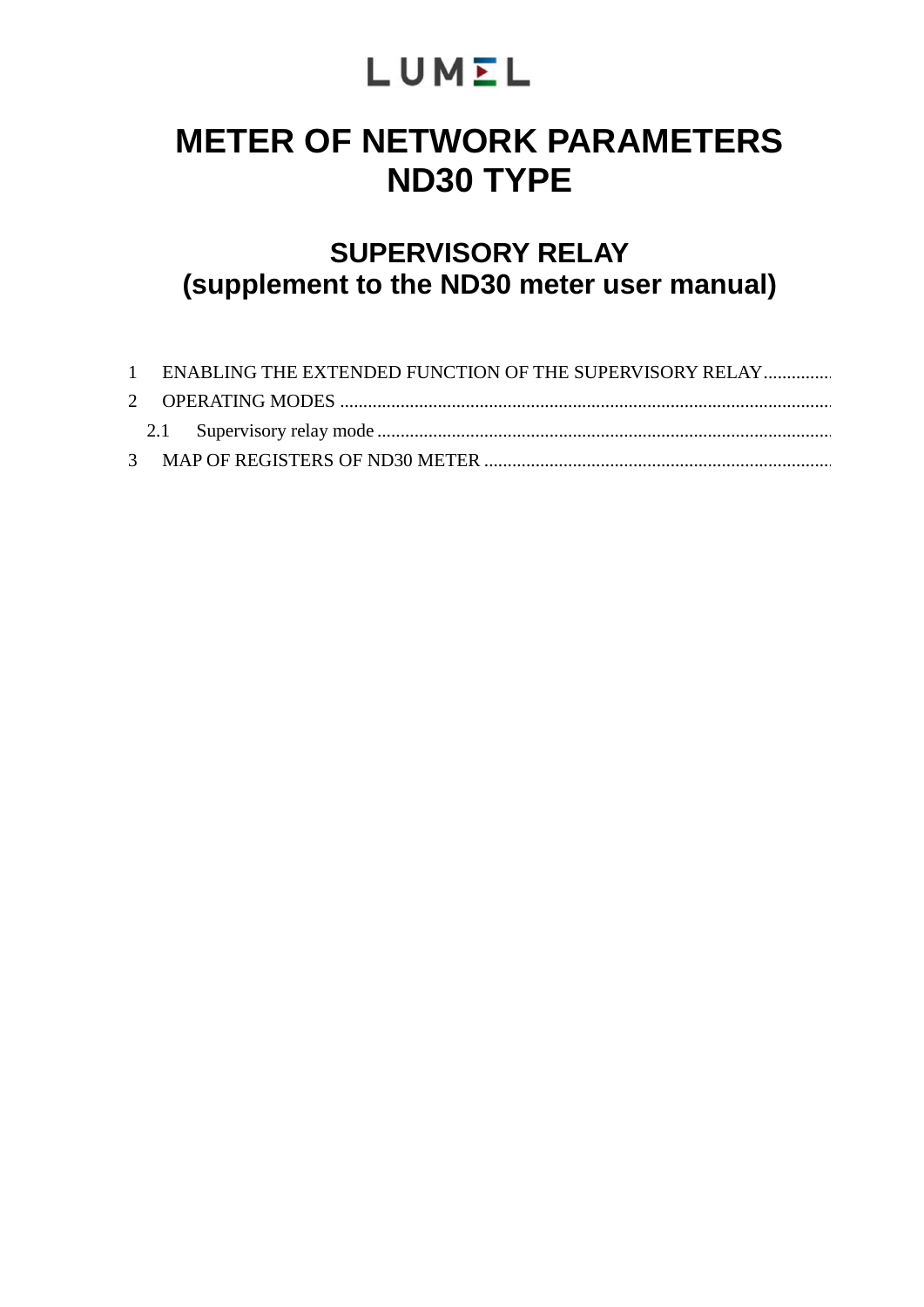# **1 ENABLING THE EXTENDED FUNCTION OF THE SUPERVISORY RELAY**

**To enable additional functionality in the ND30 meter, enter the appropriate code received**  from the manufacturer from the meter menu (Information  $\rightarrow$  Service code). The code is **assigned to the serial number of the meter and cannot be used in another meter.**

**However, before the functionality of the supervisory relay is purchased, it is possible to check / test its operation in the form of temporary full-functional access for the period of 48 hours (the meter's working time with the power on is counted). This is done from the menu level of the meter (Information → Service code) by entering the code "001". This code can be entered only once, and after 48 hours the functionality of the supervisory relay is disabled. It is only possible to re-enable the supervisory relay after purchasing and entering the appropriate code received from the manufacturer.**

## **2 OPERATING MODES**

**(supplement to item 7 of the ND30 meter user manual)**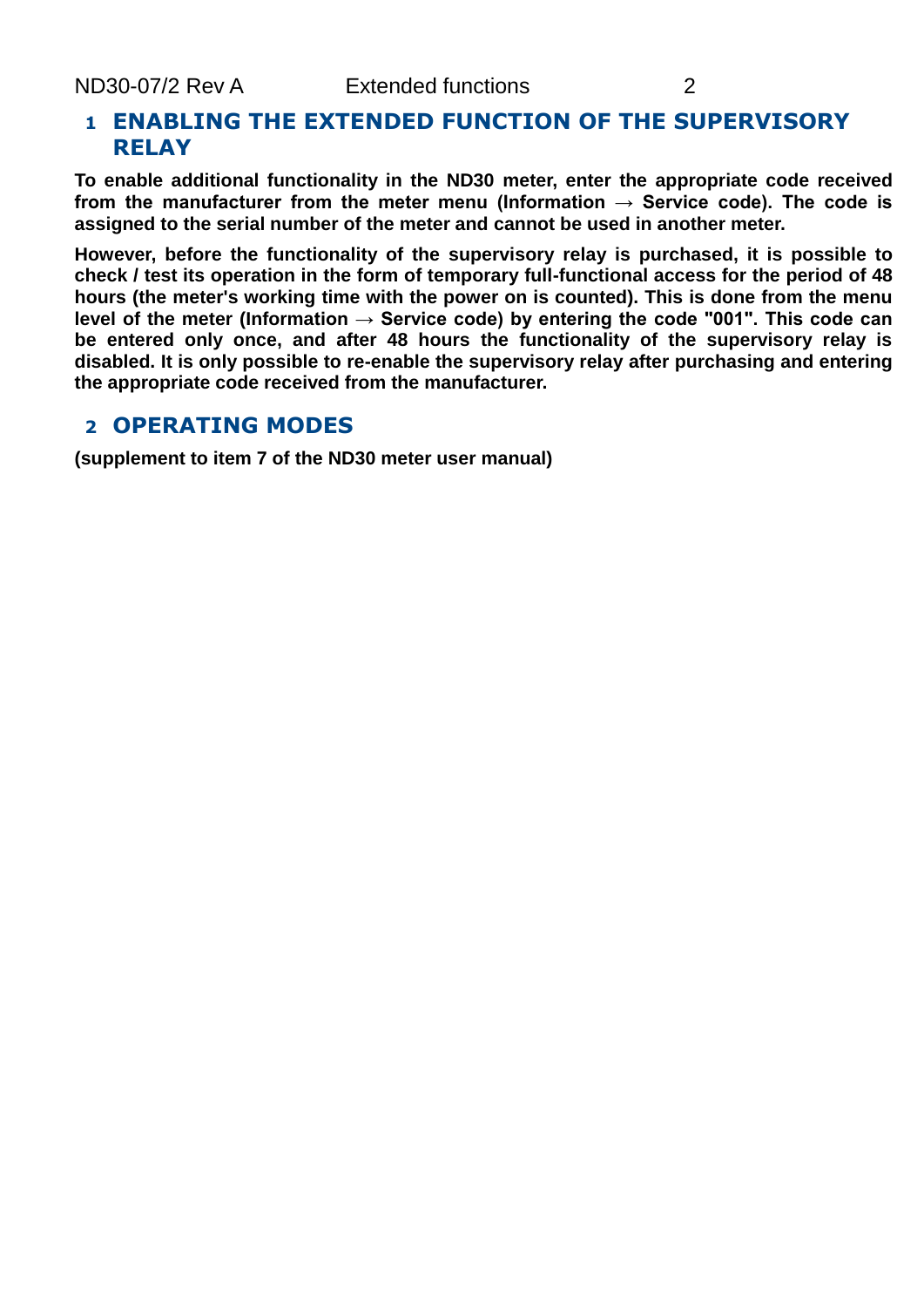| Configuratio | Supervisory relay Supervisory relay |                     |
|--------------|-------------------------------------|---------------------|
| n of alarms  | $\odot$ Off<br>O On                 | $\odot$ Off<br>O On |

|        |                                                                                                                                           |                                                                   |                                                    | Logic actions                                                                                                 |                                                        | The menu visible only when the Supervisory relay is deactivated<br>State of relay with                                                    | Lock of alarm                           | Alarm signaling                    |  | Default settings               |
|--------|-------------------------------------------------------------------------------------------------------------------------------------------|-------------------------------------------------------------------|----------------------------------------------------|---------------------------------------------------------------------------------------------------------------|--------------------------------------------------------|-------------------------------------------------------------------------------------------------------------------------------------------|-----------------------------------------|------------------------------------|--|--------------------------------|
|        |                                                                                                                                           | <b>Settings</b>                                                   |                                                    | C <sub>1</sub><br>ၜ<br>C1 v C2 v C3<br>Ю<br>C1 ^ C2 ^ C3<br>Ю<br>þ<br>(C1 ^ C2) v C3<br>b<br>$(C1 v C2)$ ^ C3 |                                                        | active alarm<br>$\circ$ Off<br>⊙ On                                                                                                       | deact.<br>⊙ Off<br>O On                 | ⊙ Off<br>O On                      |  | $\odot$ No<br>O Yes            |
|        |                                                                                                                                           |                                                                   |                                                    |                                                                                                               |                                                        | Type of condition                                                                                                                         | Lower value of<br>condition<br>[%]      | Upper value of<br>condition<br>[%] |  | Delay of condition act.<br>[s] |
| Alarms | Alarm 1<br>Alarm <sub>2</sub>                                                                                                             | <b>Condition C1</b><br><b>Condition C2</b><br><b>Condition C3</b> |                                                    | U1<br>$\odot$<br>$\circ$<br>$\vert$ 11<br>P <sub>1</sub><br>O<br>$\circ$<br>Q1<br>$O$ hh:mm                   |                                                        | $_{\odot}$<br>n on<br>$\circ$<br>noFF<br>$\circ$<br>on<br>$\circ$<br>oFF<br>$\circ$<br>H on<br>$O3$ oF                                    | $+0099.0$                               | $+101.0$                           |  | 0000                           |
|        |                                                                                                                                           |                                                                   |                                                    | Delay of condition<br>deactivation<br>[s]                                                                     |                                                        | Locking the<br>reactivation of<br>condition<br>[s]                                                                                        | Signaling of<br>condition<br>occurrence |                                    |  |                                |
|        |                                                                                                                                           |                                                                   |                                                    | 0000                                                                                                          |                                                        | 0000                                                                                                                                      | ⊙ Off<br>O On                           |                                    |  |                                |
|        | The menu visible only when the Supervisory relay is activated<br>State of the<br>Number of active<br>Latch<br>Low threshold<br>Alarm type |                                                                   |                                                    |                                                                                                               |                                                        |                                                                                                                                           |                                         |                                    |  |                                |
|        |                                                                                                                                           | relay during<br>alarm                                             |                                                    | phases                                                                                                        |                                                        |                                                                                                                                           |                                         |                                    |  | [%]                            |
|        | Alarm 1<br>Alarm <sub>2</sub><br>(supervisor                                                                                              | ⊙ Off<br>O On                                                     | $\circ$<br>$\circ$<br>O<br>O<br>$\circ$<br>$\circ$ | 1st phase<br>2nd phase<br>3rd phase<br>1-2 phases<br>1-3 phases<br>2-3 phases                                 | $\odot$<br>$\circ$<br>O<br>$\circ$<br>O<br>O<br>O<br>O | Min. voltage<br>Min. current<br>Max. voltage<br>Max. current<br>Window (Voltage)<br>Window (Current)<br>Phase loss<br>Asymmetry (Voltage) |                                         | $\odot$ Off<br>O On                |  | 095                            |
|        | y relay)                                                                                                                                  |                                                                   | $\odot$                                            | All phases                                                                                                    | O<br>$\circ$                                           | Asymmetry (Current)<br>Phase sequence                                                                                                     |                                         |                                    |  |                                |

## **Fig.1. Programming matrix (supplement to Fig. 12a of the ND30 meter user manual)**

105 03 0000 0000 0000 0000 0 0 No

Yes

# *2.1 Supervisory relay mode*

### **Supplement to item 7.3 of the ND30 meter user manual.**

To enable the supervisory relay function, set the parameter "Supervisory relay" to On in the menu Alarms  $\rightarrow$ Alarm configuration. The configuration applies to each alarm separately. If it is selected that the Supervisory Relay 1 is enabled, parameters related to the supervisory relay will appear in the Alarm 1 sub-menu instead of the standard alarm parameters (Fig. 1). The same situation applies to Alarm 2. The relay functions can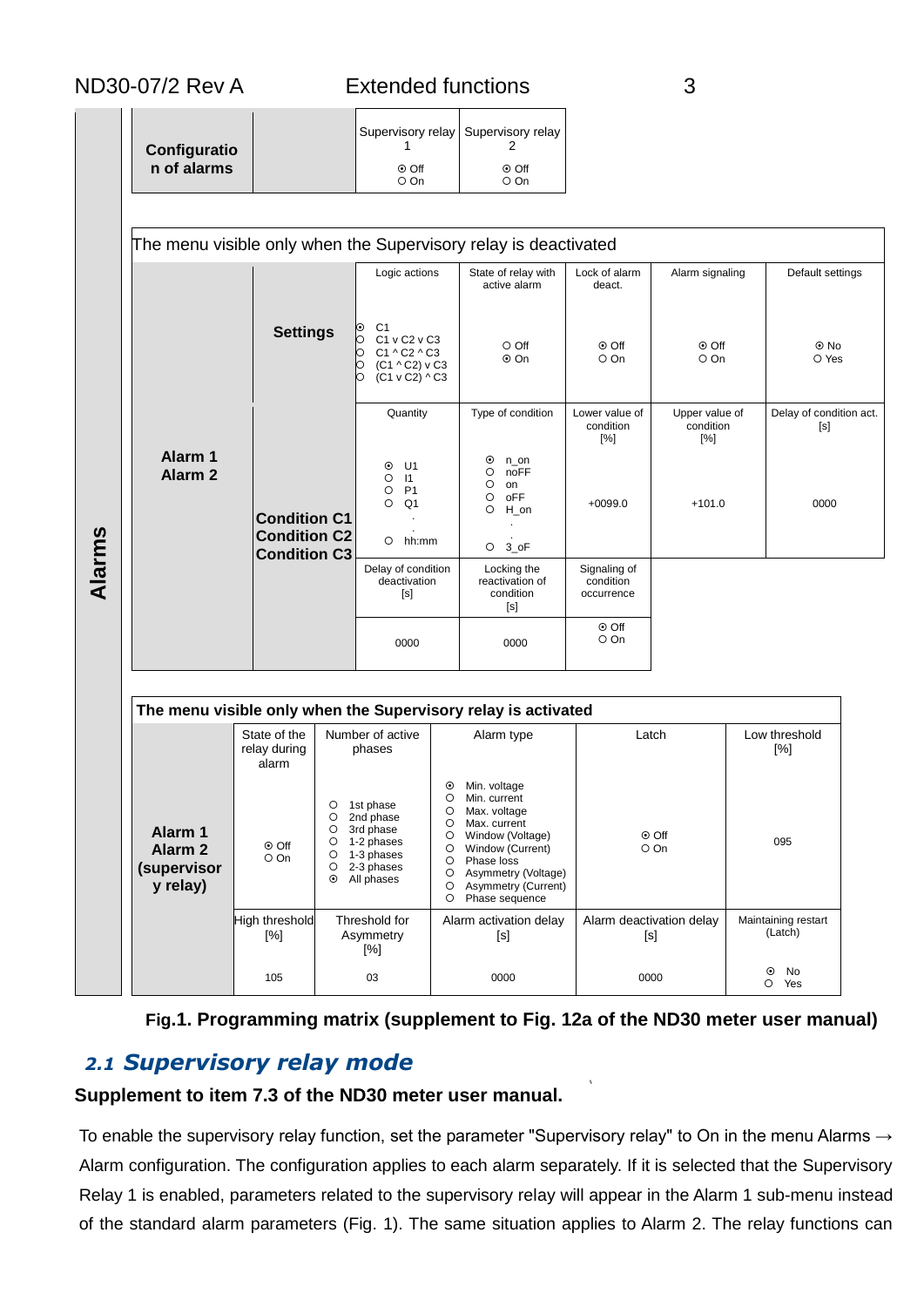also be programmed from the Modbus RTU and Modbus TCP levels.

| In the options, select the Alarm mode and confirm the selection by pressing                                                                                                                                                                                                                       |               | <b>Select</b>                                                                                                            |               |
|---------------------------------------------------------------------------------------------------------------------------------------------------------------------------------------------------------------------------------------------------------------------------------------------------|---------------|--------------------------------------------------------------------------------------------------------------------------|---------------|
| $\frac{11}{12}$ : $\frac{200}{120}$ $\frac{12}{2}$ = $\frac{2}{12}$ = $\frac{120}{120}$ = $\frac{120}{120}$ = $\frac{120}{120}$ = $\frac{120}{120}$ = $\frac{120}{120}$ = $\frac{120}{120}$ = $\frac{120}{120}$ = $\frac{120}{120}$ = $\frac{120}{120}$ = $\frac{120}{120}$ = $\frac{120$<br>Menu |               | $^{11}_{22}$ (2) $^{12}_{23}$ (2) $^{12}_{28}$ (3) $^{12}_{29}$ (3) $^{16/06/16}_{27}$ (3) $^{16}_{27}$ (20:59<br>Alarms |               |
| Parameters                                                                                                                                                                                                                                                                                        |               |                                                                                                                          |               |
| Alarms                                                                                                                                                                                                                                                                                            | <b>Select</b> | Alarm configuration                                                                                                      | <b>Select</b> |
| Analog Output                                                                                                                                                                                                                                                                                     |               | Alarm 1                                                                                                                  |               |
| Displaying                                                                                                                                                                                                                                                                                        |               | Alarm <sub>2</sub>                                                                                                       |               |
| Archiving                                                                                                                                                                                                                                                                                         |               |                                                                                                                          |               |
| Ethernet<br>Select                                                                                                                                                                                                                                                                                |               |                                                                                                                          |               |
| Exit<br>$^{11}_{72}$ ( $^{12}_{72}$ ( $^{12}_{72}$ ) $^{12}_{72}$ ( $^{12}_{72}$ ) $^{12}_{72}$ ( $^{12}_{72}$ ) $^{12}_{72}$ ( $^{12}_{72}$ ) $^{15}_{72}$ ( $^{16}_{72}$ ) $^{16}_{72}$ ( $^{16}_{72}$ ) $^{16}_{72}$ ( $^{16}_{72}$ ) $^{16}_{72}$<br><b>Alarm configuration</b>               |               | Select<br>Esc                                                                                                            |               |
| Protection relay 1<br>On                                                                                                                                                                                                                                                                          |               |                                                                                                                          |               |
| Protection relay 2 Off                                                                                                                                                                                                                                                                            |               |                                                                                                                          |               |
| Select<br>Esc                                                                                                                                                                                                                                                                                     |               |                                                                                                                          |               |

**Select**

 $\begin{array}{|c|c|c|c|c|}\hline \textbf{v} & \textbf{a} & \textbf{a} \ \hline \end{array}$ 

When the supervisory relay is off:

| Ι |   |
|---|---|
| l |   |
|   | I |

| A 1 = 14 2 -<br>…\Alarm 1 |
|---------------------------|
|                           |
| Settings                  |
| Condition C1              |
| Condition C2              |
| Condition C3              |
|                           |
| Select<br>Esc             |

| $1 = A2 = \frac{11}{12}$ | $\frac{12}{28}$    | 88 8/06/16 |  |
|--------------------------|--------------------|------------|--|
| \Settings                |                    |            |  |
|                          |                    |            |  |
| Logical conditions       | $C1$ v $C2$ v $C3$ |            |  |
| Relay state if alarm on  | Πff                |            |  |
| Holdback alarm off       | Πff                |            |  |
| Display alarm event      | Off                |            |  |
| Set alarms 1 defaults    | No                 |            |  |
| Esc                      |                    | Select     |  |

|                |                       | $^{11}_{72}$ $^{22}_{72}$ $^{26}_{72}$ $^{11}_{72}$ |     | $\frac{12}{28}$ $\blacksquare$ $\blacksquare$ $^{06/06/16}_{07:26:44}$ |        |  |
|----------------|-----------------------|-----------------------------------------------------|-----|------------------------------------------------------------------------|--------|--|
|                |                       | $\ldots$ \Condition C1                              |     |                                                                        |        |  |
|                |                       |                                                     |     |                                                                        |        |  |
|                |                       |                                                     |     |                                                                        |        |  |
| Values         |                       |                                                     | 111 |                                                                        |        |  |
| Condition type |                       |                                                     | on  |                                                                        |        |  |
|                | Low limit condition   |                                                     |     | 39.1%                                                                  |        |  |
|                | High limit condition  |                                                     |     | 43.5~%                                                                 |        |  |
|                | Delay to condition on |                                                     |     | Οs                                                                     |        |  |
| Esc            |                       |                                                     |     |                                                                        | Select |  |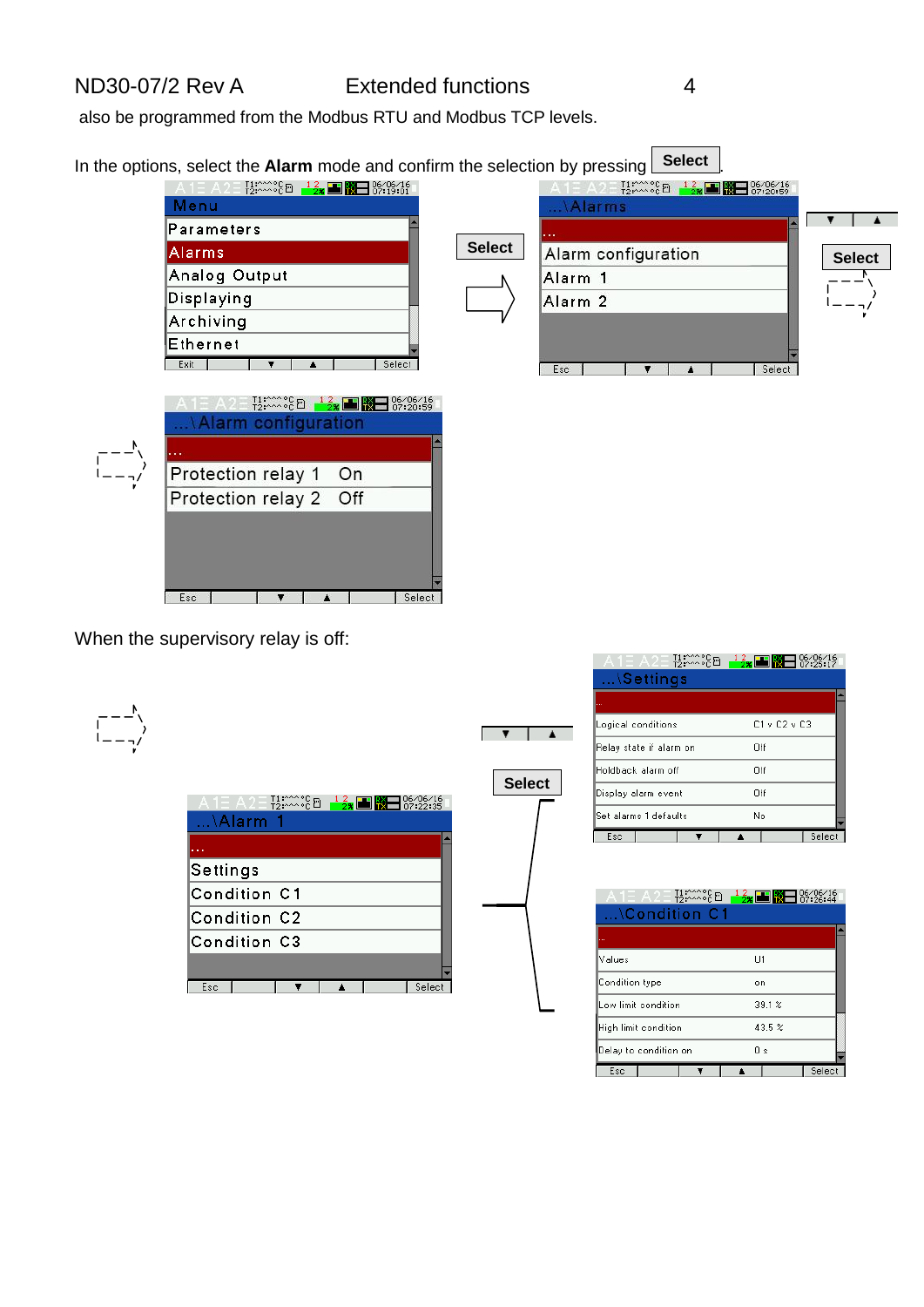When the supervisory relay is on:

| Α1<br>$\Lambda$ Alarm    | $11:377^{\circ}$ C $2:377^{\circ}$ C $2:38$ $3:377^{\circ}$ C $2:377^{\circ}$ C $2:377^{\circ}$ C $2:377^{\circ}$ C $3:377^{\circ}$ C $3:377^{\circ}$ C $3:377^{\circ}$ C $3:377^{\circ}$ C $3:377^{\circ}$ C $3:377^{\circ}$ C $3:377^{\circ}$ C $3:377^{\circ}$ C $3:377^{\circ}$ C $3:377^{\circ}$ C $3:37$ |        |
|--------------------------|----------------------------------------------------------------------------------------------------------------------------------------------------------------------------------------------------------------------------------------------------------------------------------------------------------------|--------|
|                          |                                                                                                                                                                                                                                                                                                                |        |
| Relay State during Alarm | off                                                                                                                                                                                                                                                                                                            |        |
| Active phases count      | All phases                                                                                                                                                                                                                                                                                                     |        |
| Alarm type               | Voltage min                                                                                                                                                                                                                                                                                                    |        |
| Latch                    | off                                                                                                                                                                                                                                                                                                            |        |
| Low Threshold            | 95%                                                                                                                                                                                                                                                                                                            |        |
| Esc                      |                                                                                                                                                                                                                                                                                                                | Select |

### **Fig.1. Alarm mode screens (supplement to Figure 16)**

|                | (supplement to Table 2 of the ND30 meter user manual) |                                           |                  |                                          |                                                                              |                      |  |  |  |
|----------------|-------------------------------------------------------|-------------------------------------------|------------------|------------------------------------------|------------------------------------------------------------------------------|----------------------|--|--|--|
| No.            |                                                       |                                           | <b>Parameter</b> | range                                    | <b>Notes / description</b>                                                   | <b>Default value</b> |  |  |  |
|                |                                                       |                                           | name             |                                          |                                                                              |                      |  |  |  |
|                |                                                       | Configuration                             | Supervisory      | Off                                      |                                                                              |                      |  |  |  |
|                |                                                       | of alarms                                 | relay 1, 2       | On                                       |                                                                              |                      |  |  |  |
|                |                                                       |                                           |                  |                                          |                                                                              |                      |  |  |  |
|                |                                                       |                                           |                  |                                          |                                                                              |                      |  |  |  |
|                |                                                       |                                           |                  |                                          |                                                                              |                      |  |  |  |
| 1              |                                                       |                                           | Logic actions    | C <sub>1</sub>                           |                                                                              | C1                   |  |  |  |
|                |                                                       |                                           |                  | C1 v C2 v C3                             |                                                                              |                      |  |  |  |
|                |                                                       |                                           |                  | $C1 \wedge C2 \wedge C3$                 |                                                                              |                      |  |  |  |
|                |                                                       |                                           |                  | $(C1 \wedge C2)$ v C3                    |                                                                              |                      |  |  |  |
|                |                                                       |                                           |                  | $(C1 v C2) \wedge C3$                    |                                                                              |                      |  |  |  |
| $\overline{2}$ |                                                       |                                           | State of relay   | Off/On                                   | State of relay with activated alarm                                          | On                   |  |  |  |
|                |                                                       |                                           | with active      |                                          |                                                                              |                      |  |  |  |
|                |                                                       |                                           | alarm            |                                          |                                                                              |                      |  |  |  |
| 3              |                                                       |                                           | Lock of alarm    | Off/On                                   |                                                                              | Off                  |  |  |  |
|                |                                                       |                                           | deact.           |                                          |                                                                              |                      |  |  |  |
| $\overline{4}$ | Supervisory relay off                                 | Factory                                   | Alarm signaling  | Off/On                                   | When the function of alarm signaling                                         | Off                  |  |  |  |
|                |                                                       |                                           |                  |                                          | is switched on, then after the state of<br>emergency the alarm symbol is not |                      |  |  |  |
|                |                                                       |                                           |                  |                                          | blanked, but it begins to flash.                                             |                      |  |  |  |
|                |                                                       |                                           |                  |                                          | Signaling is active till it is switched off                                  |                      |  |  |  |
|                |                                                       |                                           |                  |                                          | by pressing                                                                  |                      |  |  |  |
|                |                                                       |                                           |                  |                                          | <b>Delete</b><br>the buttons<br>and                                          |                      |  |  |  |
|                |                                                       |                                           |                  |                                          |                                                                              |                      |  |  |  |
|                |                                                       |                                           |                  |                                          | <b>Alarm</b>                                                                 |                      |  |  |  |
|                |                                                       |                                           |                  |                                          | (> 1 sec.). The function only applies                                        |                      |  |  |  |
|                |                                                       |                                           |                  |                                          | to the alarm signaling, thus relay                                           |                      |  |  |  |
|                |                                                       |                                           |                  |                                          | contacts will act without maintaining,                                       |                      |  |  |  |
|                |                                                       |                                           |                  |                                          | according to the selected type of                                            |                      |  |  |  |
| 5              |                                                       |                                           |                  | U1, I1,  , T2/B2,                        | alarm.<br>Quantity in the alarm output                                       | $\overline{U}$ 1     |  |  |  |
|                | tf                                                    |                                           | Quantity         | hh:mm                                    | the parameter according to table 8                                           |                      |  |  |  |
| 6              | Supervisory relay                                     |                                           | Type of          | n_on, noFF, on, oFF,                     | Acc. to fig. 17                                                              | n-on                 |  |  |  |
|                |                                                       |                                           | condition        | $H_$ on,                                 |                                                                              |                      |  |  |  |
|                |                                                       |                                           |                  | HoFF, 3non, 3noF,                        |                                                                              |                      |  |  |  |
|                |                                                       | Condition 1<br>Condition 2<br>Condition 3 |                  | $3$ <sub>on</sub> , $3$ <sub>o</sub> $F$ |                                                                              |                      |  |  |  |
| 7              |                                                       |                                           | Lower value of   | $-144.0144.0$                            | in % of the nominal value of input                                           | 90.0                 |  |  |  |
|                |                                                       |                                           | condition        |                                          | quantity                                                                     |                      |  |  |  |
| 8              |                                                       |                                           | Upper value of   | $-144.0144.0$                            | in % of the nominal value of input                                           | 110.0                |  |  |  |

# **(supplement to Table 2 of the ND30 meter user manual)**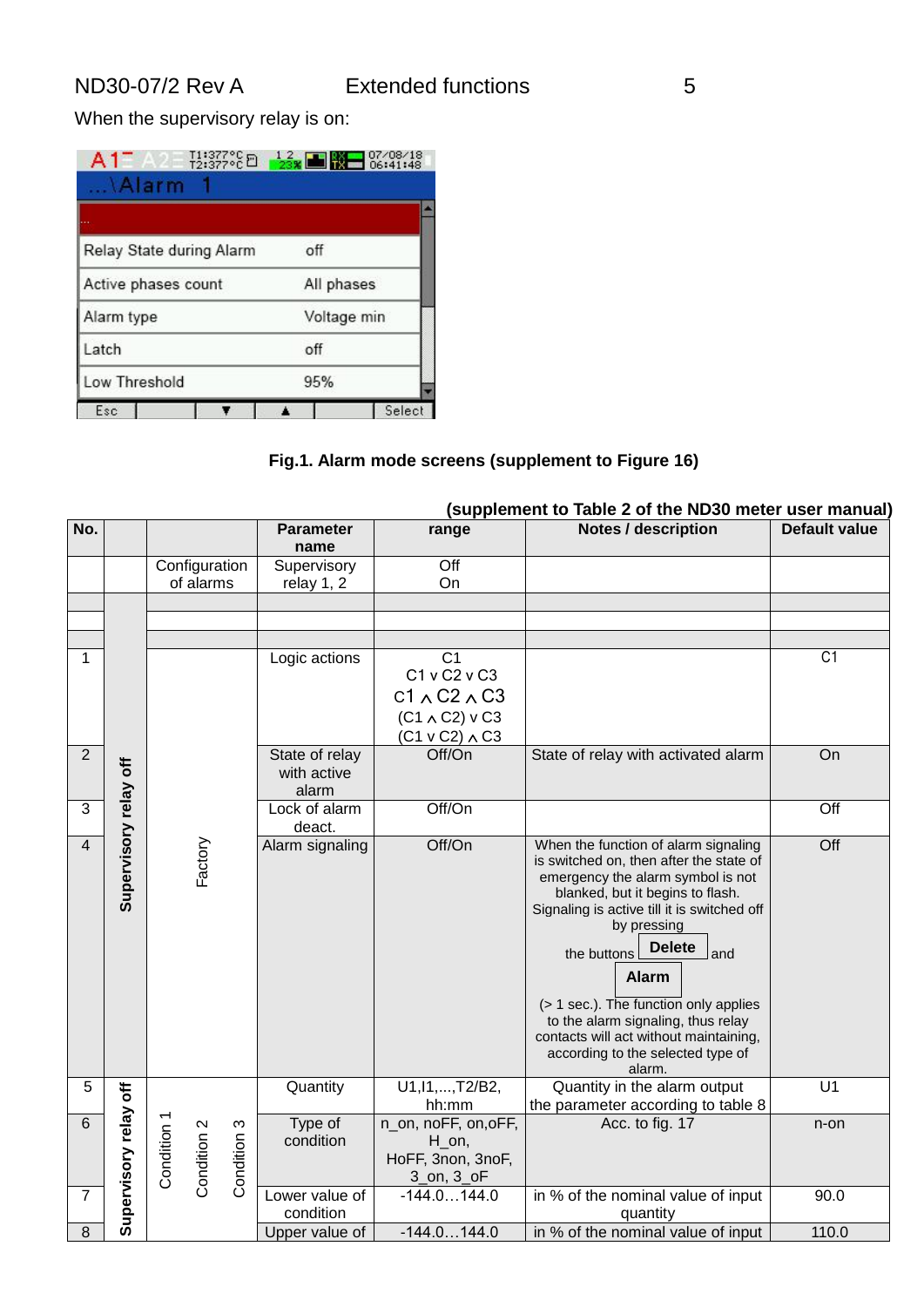|                 | ND30-07/2 Rev A |                                             | <b>Extended functions</b> | 6                                                                                                                                                                                                                                                                                                      |     |
|-----------------|-----------------|---------------------------------------------|---------------------------|--------------------------------------------------------------------------------------------------------------------------------------------------------------------------------------------------------------------------------------------------------------------------------------------------------|-----|
|                 |                 | condition                                   |                           | quantity                                                                                                                                                                                                                                                                                               |     |
| 9               |                 | Delay of<br>condition act.                  | 03600                     | in seconds                                                                                                                                                                                                                                                                                             | 0   |
| 10 <sup>1</sup> |                 | Delay of<br>condition<br>deact.             | 03600                     | in seconds                                                                                                                                                                                                                                                                                             | 0   |
| 11              |                 | Locking the<br>reactivation of<br>condition | 03600                     | in seconds                                                                                                                                                                                                                                                                                             | 0   |
| 12 <sup>2</sup> |                 | Signaling of<br>condition<br>occurrence     | Off/On                    | When the function of maintaining is<br>switched on, after the state of<br>condition is finished, the condition<br>symbol is not blanked, but it begins to<br>flash.<br>Signaling is active till it is switched off<br>by pressing<br><b>Delete</b><br>the buttons<br>and<br><b>Alarm</b><br>(> 3 sec.) | Off |

|                 |                                   | State of the<br>relay during<br>alarm                | Off/On                                                                                                                                                                                          |                                                | Off            |
|-----------------|-----------------------------------|------------------------------------------------------|-------------------------------------------------------------------------------------------------------------------------------------------------------------------------------------------------|------------------------------------------------|----------------|
| 13              |                                   | Number of<br>active phases                           | 1st phase, 2nd phase,<br>3rd phase, 1-2<br>phases, 1-3 phases,<br>2-3 phases, All<br>phases                                                                                                     |                                                | All phases     |
| 14              | $\mathbf{s}$<br>Supervisory relay | Alarm type                                           | Min. voltage,<br>Min. current,<br>Max. voltage,<br>Max. current.<br>Window (Voltage),<br>Window (Current),<br>Phase loss,<br>Asymmetry (Voltage),<br>Asymmetry (Current),<br>Sequence of phases |                                                | Min. voltage   |
| 15              |                                   | Latch                                                | Off/On                                                                                                                                                                                          |                                                |                |
| $\overline{16}$ |                                   | Low threshold                                        | 5140                                                                                                                                                                                            | in % of the nominal value of<br>input quantity | 95             |
|                 |                                   |                                                      | 5140                                                                                                                                                                                            | in % of the nominal value of                   | 105            |
| 17              |                                   | High threshold                                       |                                                                                                                                                                                                 | input quantity                                 |                |
| 18              |                                   | Threshold for<br>Asymmetry                           | 130                                                                                                                                                                                             | in % of the nominal value of<br>input quantity | $\overline{3}$ |
| 19              |                                   | Alarm<br>activation<br>delay<br>[s]                  | 03600                                                                                                                                                                                           | in seconds                                     | $\overline{0}$ |
| 20<br>21        |                                   | Alarm<br>deactivation<br>delay<br>[s]<br>Maintaining | 03600<br>No/Yes                                                                                                                                                                                 | in seconds                                     | 0<br><b>No</b> |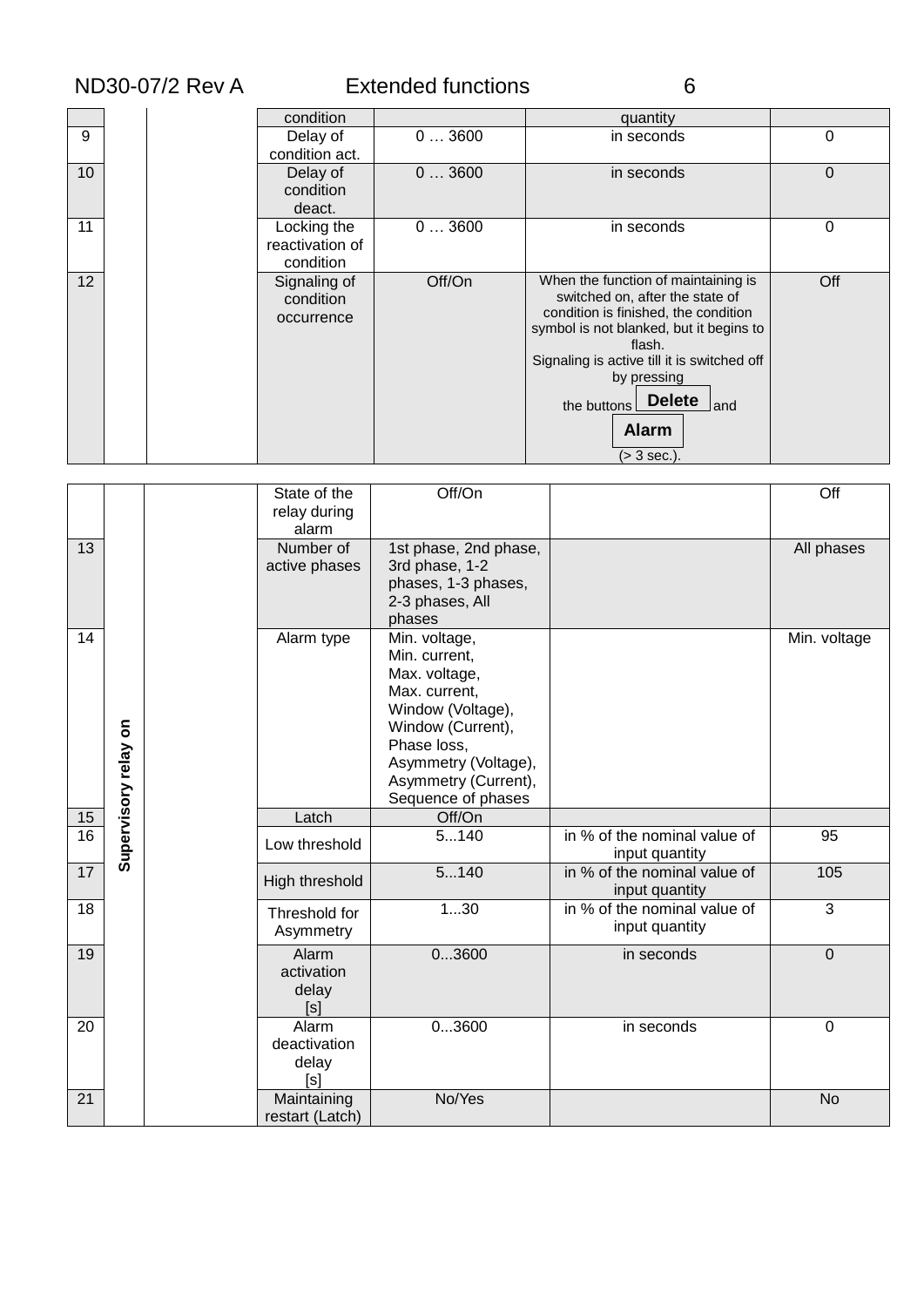

The alarm is triggered when the measured value (rms value) of the voltage or current (depends on the "Alarm type" parameter) on one of two or one of three phases (depends on the "Number of active phases" parameter) falls below the value defined in the "Low Threshold" parameter. After exceeding the threshold, the timing of the alarm activation delay begins (parameter "Alarm activation delay"). After this time, the alarm is activated and the relay goes into the state defined by the parameter "Relay status during alarm". The alarm is switched off when the measured value (rms value) of voltage or current on one, two or three phases (depends on the "Number of active phases" parameter) increases above the value defined by the "High Threshold" parameter. Then, the timing of the alarm deactivation delay begins (parameter "Alarm deactivation delay"). After this time, the alarm is turned off. In the case when the value of any of the parameters "Alarm activation delay", "Alarm deactivation delay" is equal to zero, then when the alarm is activated/deactivated, the relay will be switched on/off at the same time.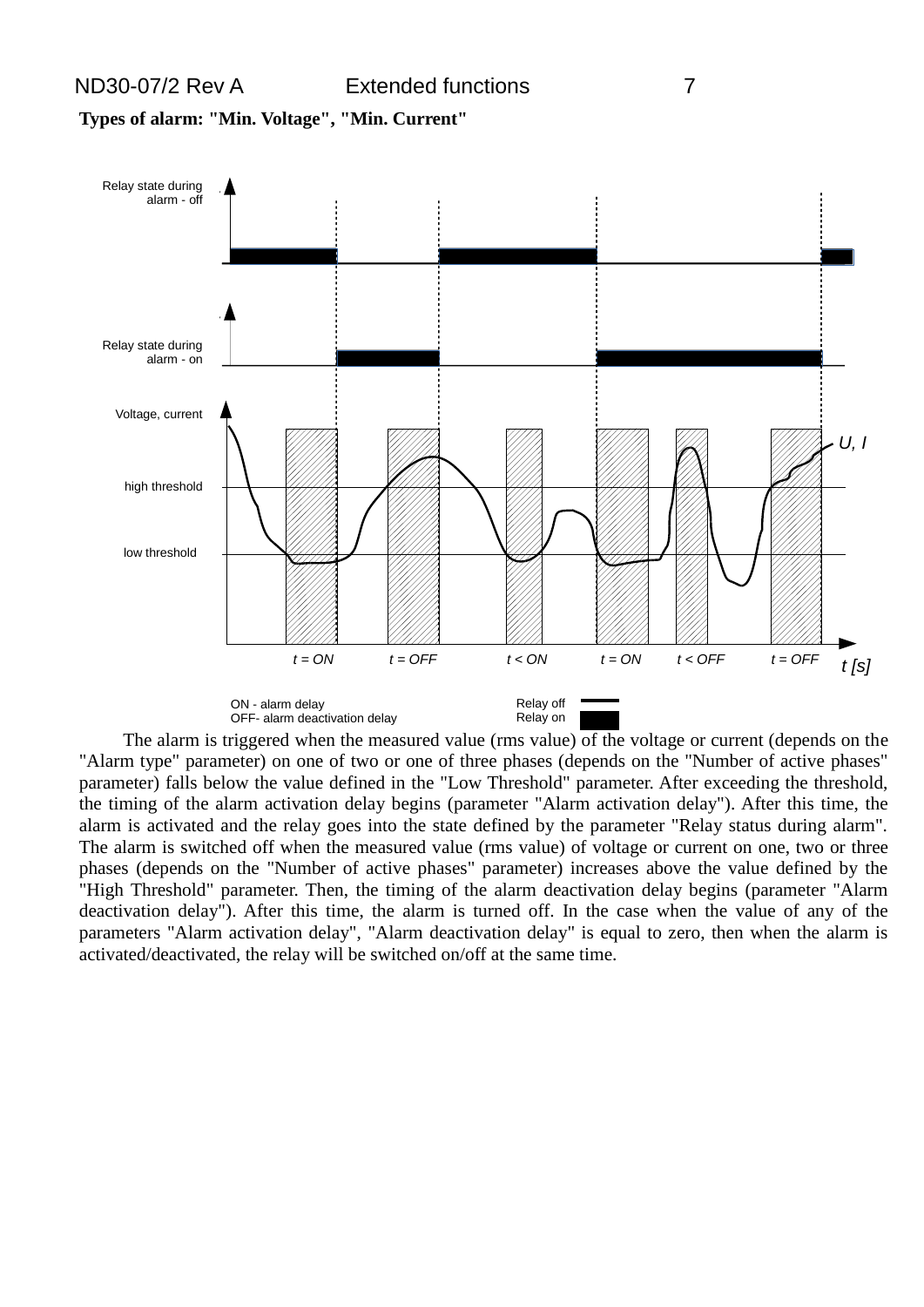

The alarm is triggered when the measured value (rms value) of the voltage or current (depends on the "Alarm type" parameter) on one of two or one of three phases (depends on the "Number of active phases" parameter) increases above the value defined in the "High Threshold" parameter. After exceeding the threshold, the timing of the alarm activation delay begins (parameter "Alarm activation delay"). After this time, the alarm is activated and the relay goes into the state defined by the parameter "Relay status during alarm". The alarm is switched off when the measured value (rms value) of voltage or current on one, two or three phases (depends on the "Number of active phases" parameter) falls below the value defined by the "Low Threshold" parameter. Then, the timing of the alarm deactivation delay begins (parameter "Alarm deactivation delay"). After this time, the alarm is turned off. In the case when the value of any of the parameters "Alarm activation delay", "Alarm deactivation delay" is equal to zero, then when the alarm is activated/deactivated, the relay will be switched on/off at the same time.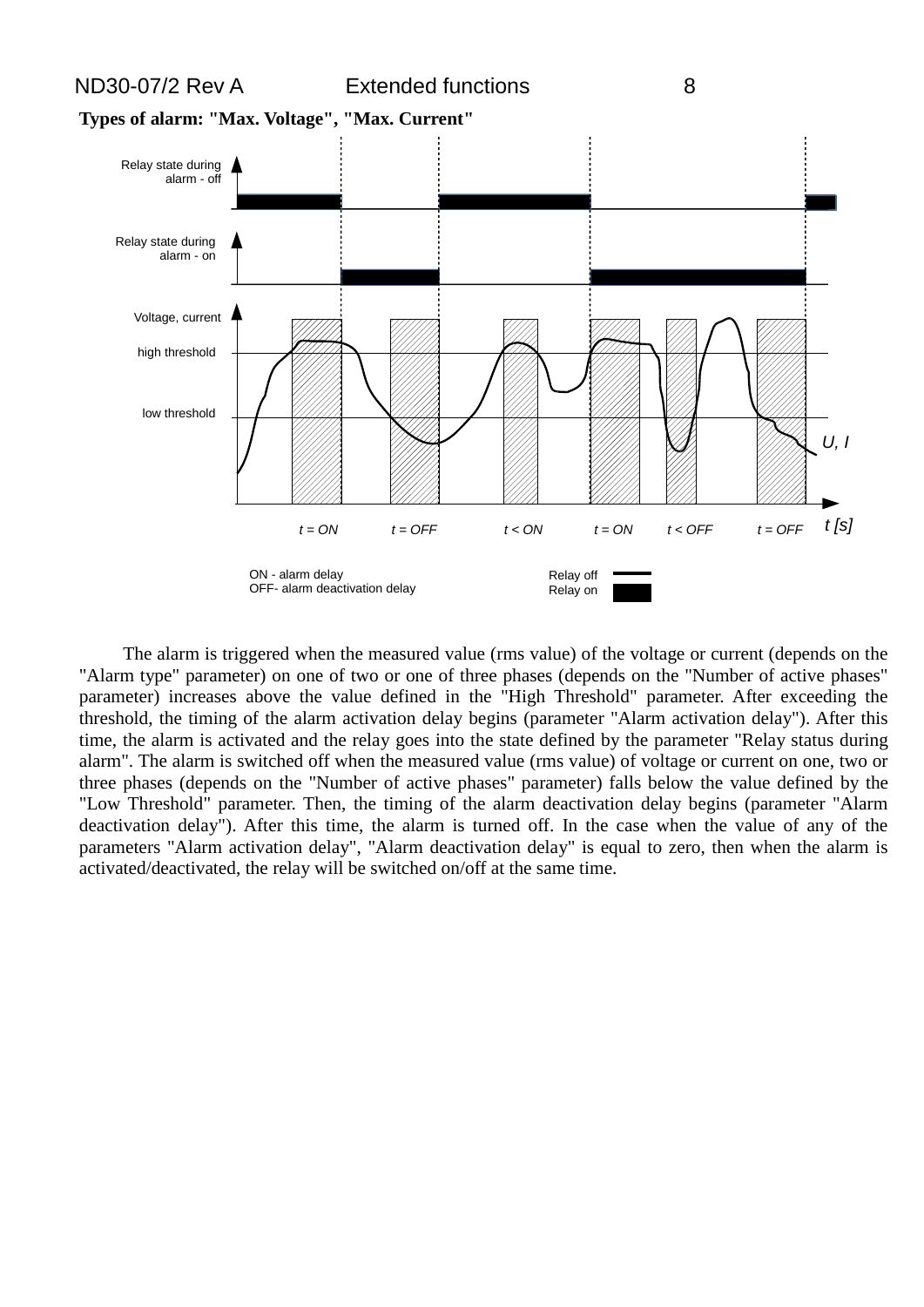



The alarm is triggered when the measured value (rms value) of the voltage or current (depends on the "Alarm type" parameter) on one of two or one of three phases (depends on the "Number of active phases" parameter) increases above the value defined by the "High Threshold" parameter or falls below the value specified by the "Low Threshold "parameter. After exceeding the threshold, the timing of the alarm activation delay begins (parameter "Alarm activation delay"). After this time, the alarm is activated and the relay goes into the state defined by the parameter "Relay status during alarm". The alarm is switched off when the measured value (rms value) of voltage or current on one, two or three phases (depends on the "Number of active phases" parameter) falls between the values defined by the "High Threshold" and "Low Threshold" parameters. Then, the timing of the alarm deactivation delay begins (parameter "Alarm deactivation delay"). After this time, the alarm is turned off. In the case when the value of any of the parameters "Alarm activation delay", "Alarm deactivation delay" is equal to zero, then when the alarm is activated/deactivated, the relay will be switched on/off at the same time.

#### **Types of alarm: "Phase loss"**

The principle of the alarm operation is analogous to the principle of the operation of the alarm type: **"Min. Voltage", "Min. Current"**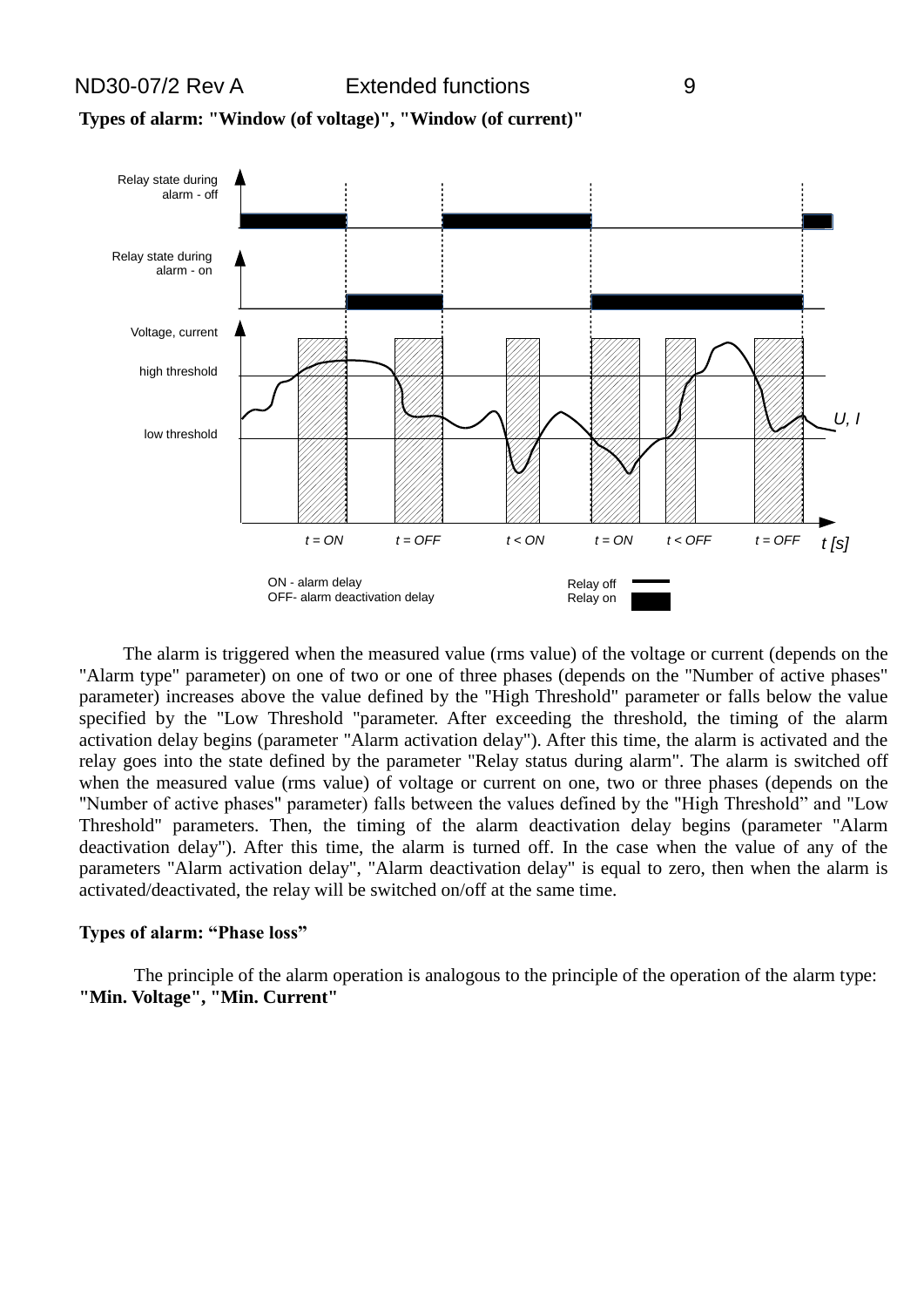



When the asymmetry for measured values (rms values) of voltages or currents (depends on the "Alarm type" parameter) between two phases (depends on the "Number of active phases" parameter) increases above the value defined by the "Asymmetry threshold" parameter, the timing of the alarm activation delay begins (parameter "Alarm activation delay"). After this time, the alarm is activated and the relay goes into the state defined by the parameter "Relay status during alarm". The alarm is switched off when the asymmetry for measured values (rms values) of voltages or currents (depends on the "Alarm type" parameter) between phases (depends on the "Number of active phases" parameter) falls below the value defined by the "Asymmetry Threshold" parameter Then, the timing of the alarm deactivation delay begins (parameter "Alarm deactivation delay"). After this time, the alarm is turned off. In the case when the value of any of the parameters "Alarm activation delay", "Alarm deactivation delay" is equal to zero, then when the alarm is activated/deactivated, the relay will be switched on/off at the same time.

For this type of alarm, the "Number of active phases" parameter must be set to two or all phases.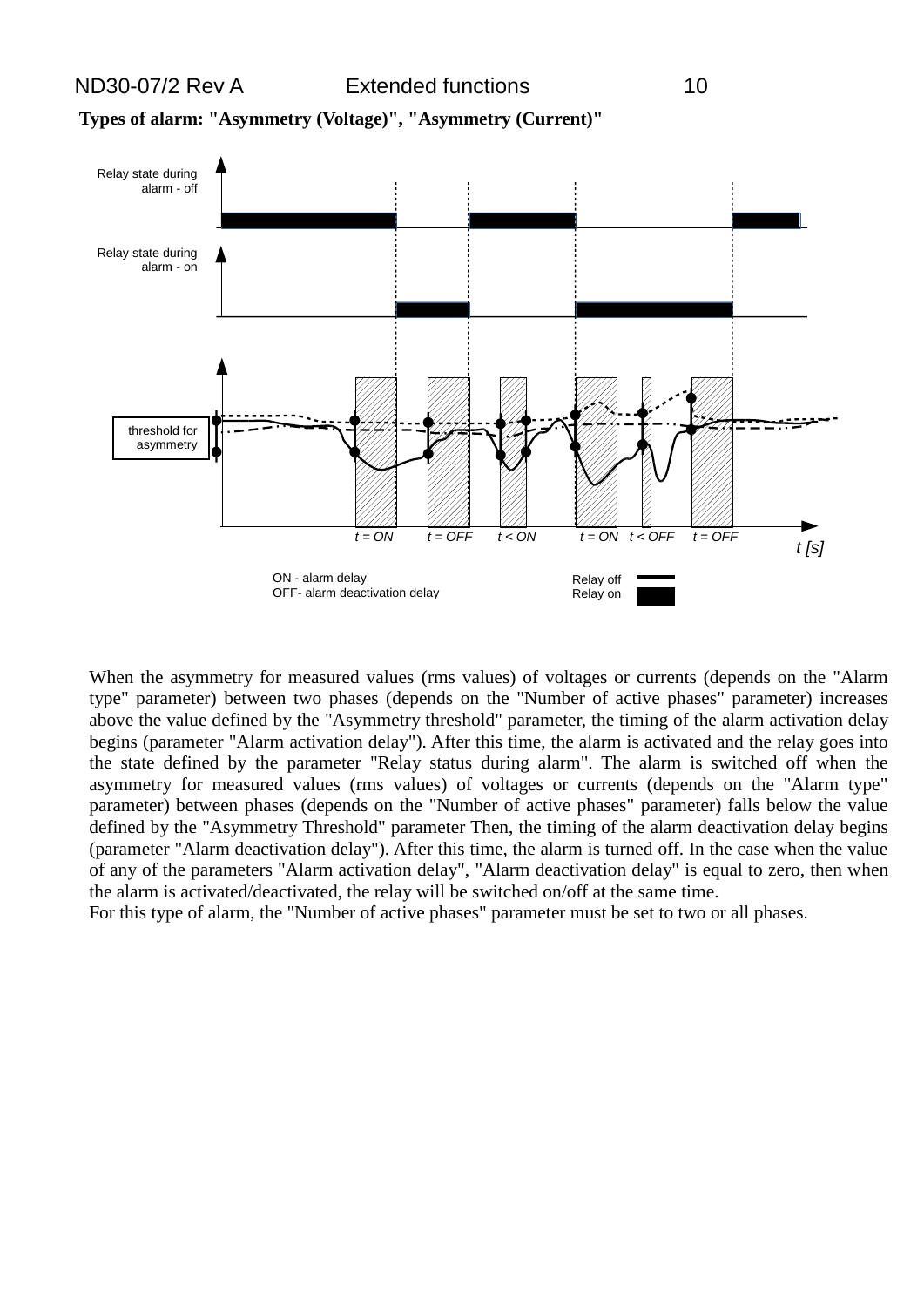**Types of alarm: "Phase sequence"**

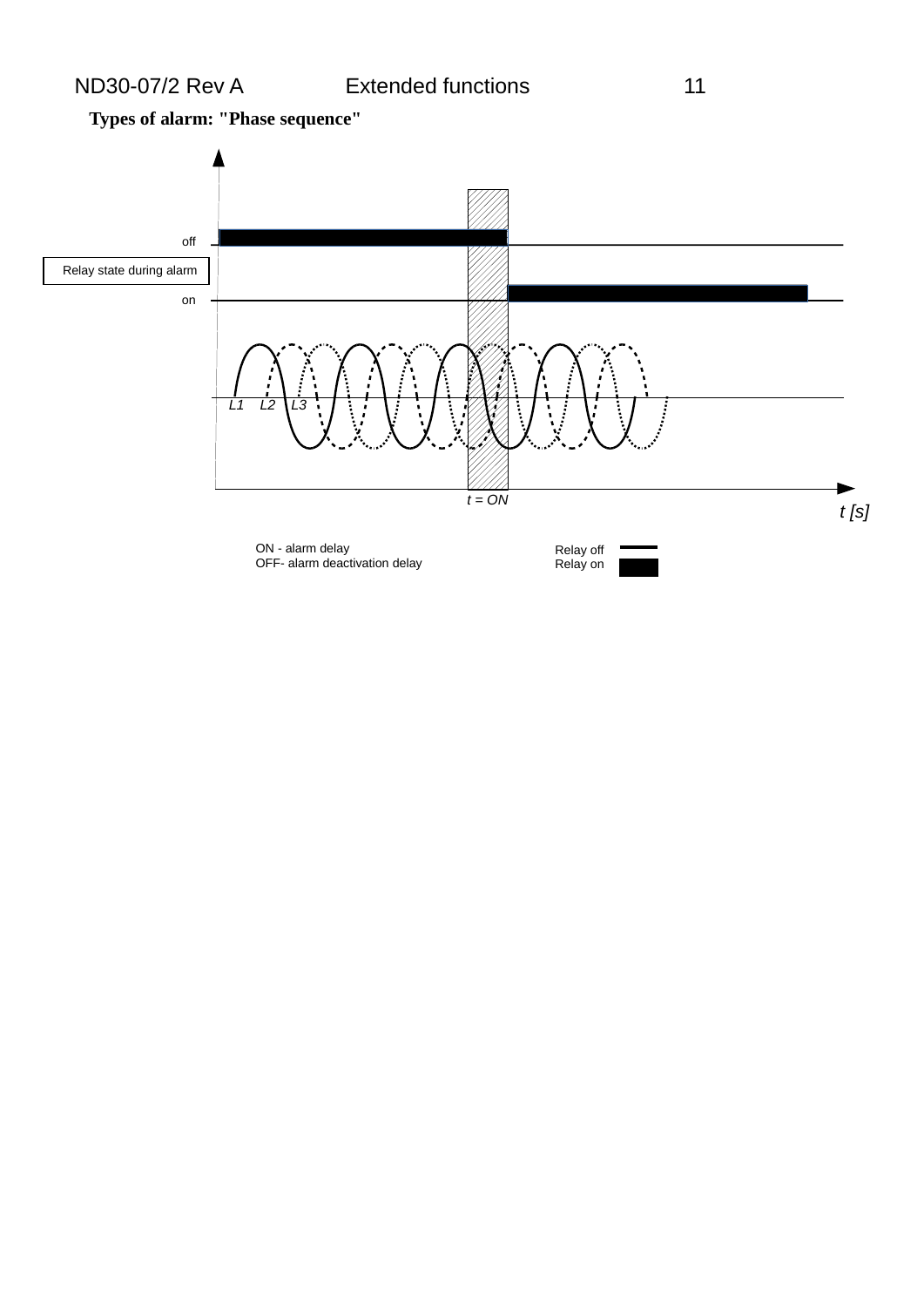If a change in the phase sequence is detected, the timing of the alarm activation delay begins (parameter "Alarm activation delay"). After this time, the alarm is activated and the relay goes into the state defined by the parameter "Relay status during alarm". The alarm is deactivated when the phase order is correct. Then, the timing of the alarm deactivation delay begins (parameter "Alarm deactivation delay"). After this time, the alarm is turned off. In the case when the value of any of the parameters "Alarm activation delay", "Alarm deactivation delay" is equal to zero, then when the alarm is activated/deactivated, the relay will be switched on/off at the same time.

For this type of alarm, the "Number of active phases" parameter must be set to two or all phases.

# **3 MAP OF REGISTERS OF ND30 METER**

#### **Supplement to item 11 of the ND30 meter user manual.**

In ND30 meter the data is placed in 16- and 32-bit registers. Process variables and parameters of the meter are located in the address space of registers in a manner dependent on the type of the variable. Bits in 16-bit register are numbered from the youngest to the oldest (b0-b15). 32-bit registers contain floating point numbers in IEEE-754 standard. Byte order 3210 – the oldest is sent first.

|                      |                                | Supplement to Table 15 of the ND30 meter user manual                                                                                                                                                |
|----------------------|--------------------------------|-----------------------------------------------------------------------------------------------------------------------------------------------------------------------------------------------------|
| <b>Address range</b> | Value type                     | <b>Description</b>                                                                                                                                                                                  |
| 4400-4440            | Integer<br>$(16 \text{ bits})$ | Value placed in one 16-bit register. Registers of statuses, energy values, the<br>meter MAC address, configuration data. Description of registers can be found<br>in table 20. Read-only registers. |
| 4600-4610            | Integer<br>$(16 \text{ bits})$ | Value placed in one 16-bit register. Configuration registers of supervisory<br>relay.                                                                                                               |

#### **Base with the address 4500 (16-bit registers) in ND30 for the supervisory relay**

| <b>Register</b><br>address | Ope-<br>rations | Range | <b>Description</b>                                                          | <b>Defaul</b><br>t    |          |
|----------------------------|-----------------|-------|-----------------------------------------------------------------------------|-----------------------|----------|
|                            |                 |       | The number of the relay for configuration.                                  |                       |          |
| 4600                       | <b>RW</b>       | 0.1   | 0 - relay number zero,                                                      | $\Omega$              |          |
|                            |                 |       | 1 - relay number one,                                                       |                       |          |
|                            |                 |       | Relay function:                                                             |                       |          |
| 4601                       | <b>RW</b>       | 0.1   | 0 - standard relay supported by the ND30 alarm functions,                   | $\mathbf 0$           |          |
|                            |                 |       | 1 - function of the supervisory relay,                                      |                       |          |
|                            |                 |       | Relay status at the time of the alarm:                                      |                       |          |
| 4602                       | <b>RW</b>       | 0.1   | $0$ – disabled,                                                             | 0                     |          |
|                            |                 |       | $1$ – enabled.                                                              |                       |          |
|                            |                 |       | The quantities to which the alarm is to operate:                            |                       |          |
|                            | <b>RW</b>       | 0.6   | 0 - first phase,                                                            | $6\phantom{1}$        |          |
|                            |                 |       | 1 - second phase,                                                           |                       |          |
| 4603                       |                 |       | 2 - third phase,                                                            |                       |          |
|                            |                 |       | 3 - first and second phase,                                                 |                       |          |
|                            |                 |       | 4 - first and third phase,                                                  |                       |          |
|                            |                 |       | 5 - second and third phase,                                                 |                       |          |
|                            |                 |       | 6 - all phases,                                                             |                       |          |
|                            |                 |       | Alarm type                                                                  |                       |          |
|                            |                 |       | 0 - Minimum voltage,                                                        |                       |          |
|                            | <b>RW</b>       |       | 1 - Minimum current,                                                        |                       |          |
|                            |                 |       | 2 - Maximum voltage,                                                        |                       |          |
|                            |                 |       | 3 - Maximum current,                                                        |                       |          |
| 4604                       |                 |       | 0.9                                                                         | 4 - Window (voltage), | $\Omega$ |
|                            |                 |       | 5 - Window (current),                                                       |                       |          |
|                            |                 |       | 6 - Phase loss,                                                             |                       |          |
|                            |                 |       | 7 - Asymmetry (voltage) - available at supervision of at least 2 phases,    |                       |          |
|                            |                 |       | 8 - Asymmetry (current) - available at supervision of at least 2 phases,    |                       |          |
|                            |                 |       | 9 - Phase sequence - available with supervision of 3 voltage phases         |                       |          |
|                            | <b>RW</b>       | 0.2   | Latch                                                                       |                       |          |
|                            |                 |       | 0 - when an alarm occurs, it will not latch,                                |                       |          |
| 4605                       |                 |       | 1 - when an alarm occurs, it will latch, that is, after the alarm condition | $\pmb{0}$             |          |
|                            |                 |       | disappears, it is still active,                                             |                       |          |
|                            |                 |       | 2 - resetting the alarm occurrence and returning the relay to the position  |                       |          |